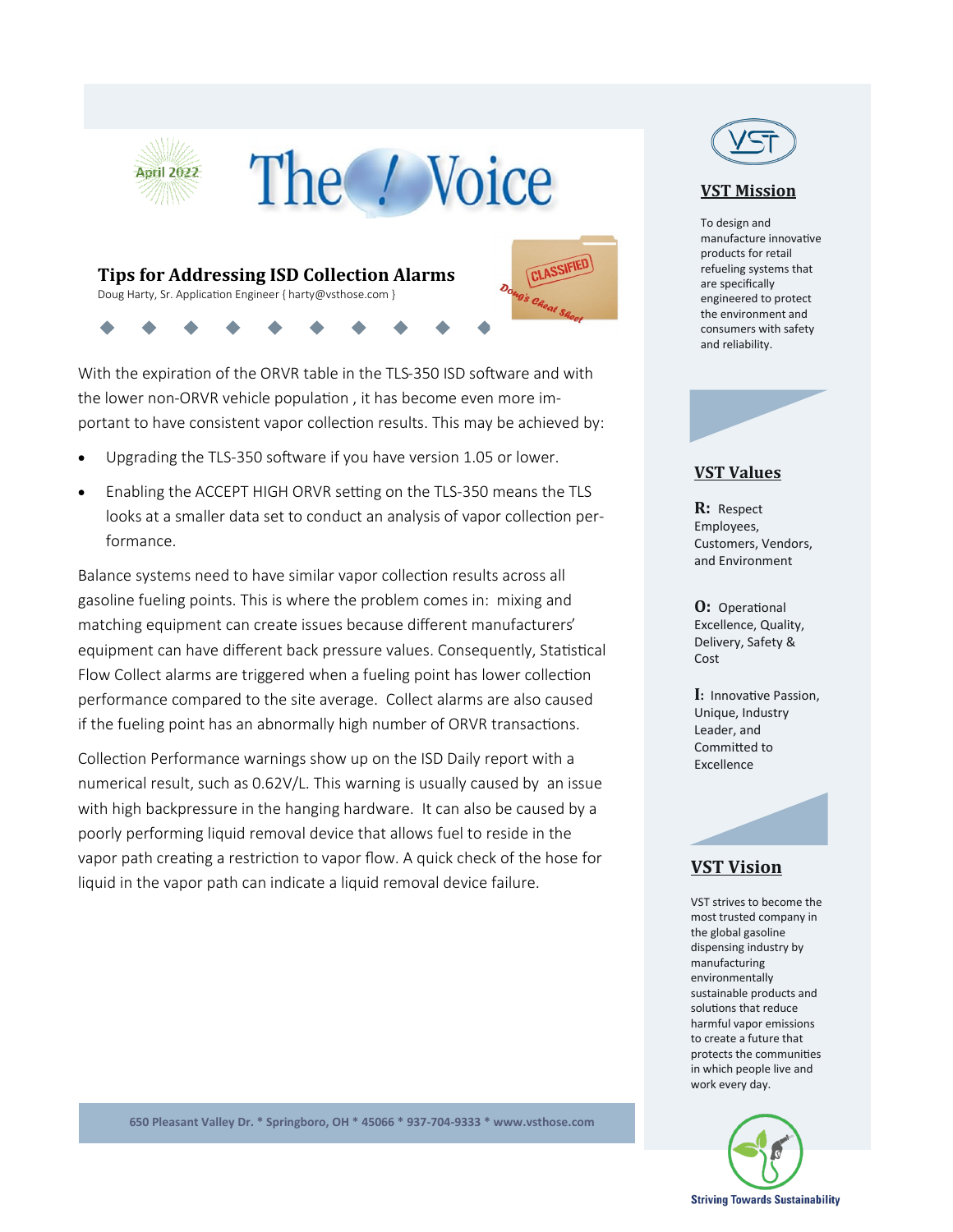

Sometimes the issue is a component, that by design or malfunction, causes higher backpressure even with brand new equipment. Hose kinks around the nozzle end coupling, for example, can often be enough to trigger ISD collection alarms. Leaky front end components and small hose or breakaway leaks can also cause random ISD Collect alarms. The meter creep test is a handy tool to check for fuel leaking into the vapor path.

Statistical ISD flow collection alarms show up as BLKD on an ISD Daily report. Statistical Flow Collect alarms can be more difficult to troubleshoot because there is often no hardware failure, just an abnormally high number of ORVR transactions. These alarms often clear on their own as the new day brings fresh data from different vehicles. Checking for liquid on statistical alarms is still a good practice, because a hose blocked by fuel will look like an ORVR vehicle with no vapor collected.

Additionally, assist systems can have similar issues since the ORVR table expired. Therefore, maintaining nozzle boots is critical to the ORVR detection process. Nozzle boots should be inspected regularly to avoid Gross/Degrd collect alarms.

Meter creep testing is also a valuable tool on assist sites. Kinked vapor hoses are still a common failure on assist style hoses, and V/L testing is the best tool to find vapor hose issues on assist systems. Proper V/L adjustments by a service tech are very important to prevent ISD alarms.



#### **VST Mission**

To design and manufacture innovative products for retail refueling systems that are specifically engineered to protect the environment and consumers with safety and reliability.



#### **VST Values**

**R:** Respect Employees, Customers, Vendors, and Environment

**O:** Operational Excellence, Quality, Delivery, Safety & Cost

**I:** Innovative Passion, Unique, Industry Leader, and Committed to Excellence

## **VST Vision**

VST strives to become the most trusted company in the global gasoline dispensing industry by manufacturing environmentally sustainable products and solutions that reduce harmful vapor emissions to create a future that protects the communities in which people live and work every day.



**650 Pleasant Valley Dr. \* Springboro, OH \* 45066 \* 937-704-9333 \* www.vsthose.com**